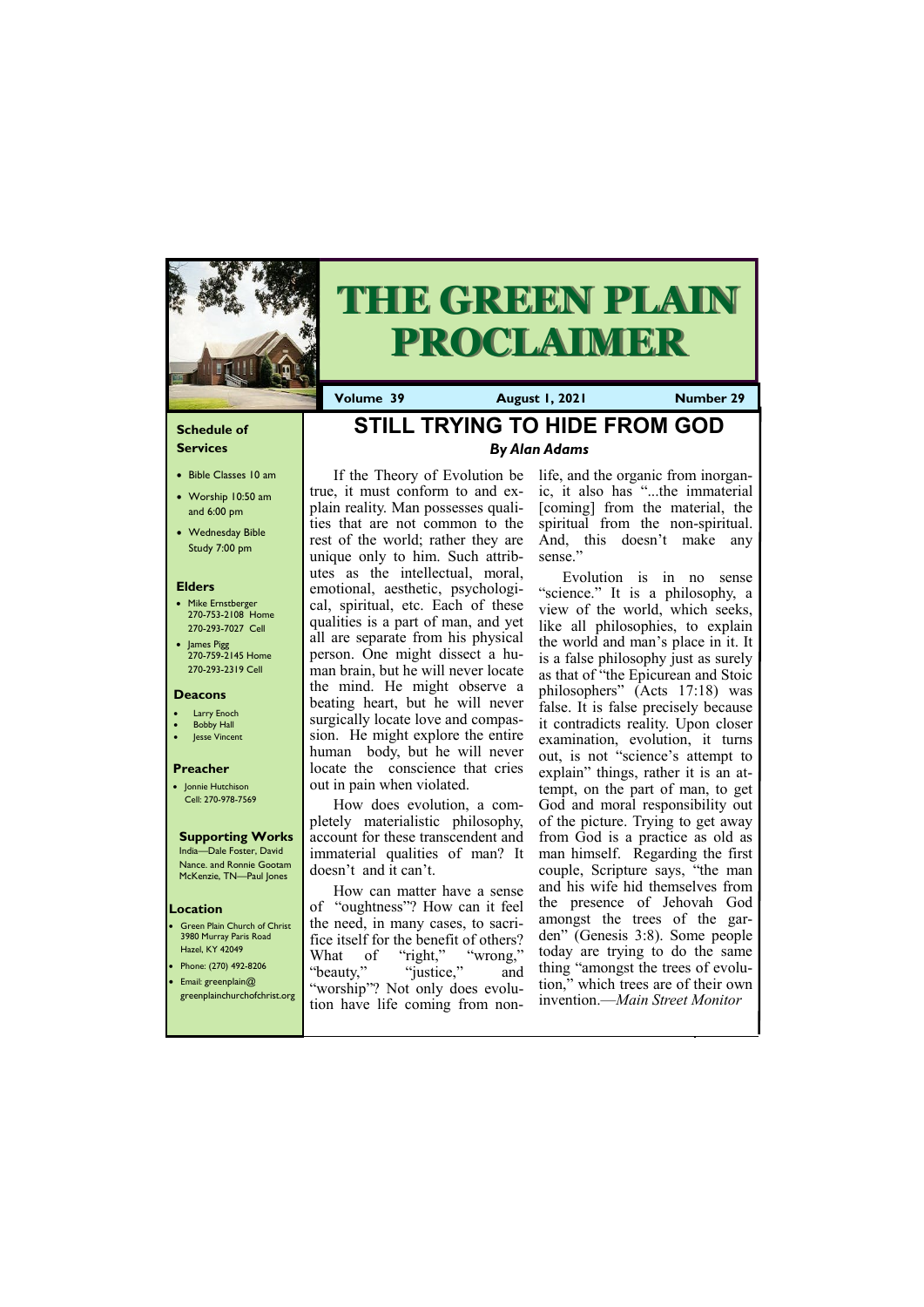# NEWS AND NOTES

*REMEMBER IN PRAYER: Green Plain members*: Faye Travis, Peggy Jarvis, Joanne Barnes, Maxine Pool, Hayes and Marjorie Grady, Jim Fielder, Griselda Adams, Larry Enoch, Steve Enoch Carolyn Byars, Mary and Jim Lowrie and Mary Vincent.

*Family and Friends:* Teresa Tacker, Betty Pond, Bryan White, Kenneth Mizell, Dale Pentecost, and Brett Wyatt,. Please let us know of those who have improved or any one who needs to be added to this list.

- **OUR SYMPATHY:** Two of our Lord's soldiers have ceased their earthly battles to await His return. Our brother in Christ, Rex Enoch, who served the congregation here many years as an elder, passed away on Sunday July 25th at the age of 83 years. Visitation will be at the Green Plain church of Christ 2-3 pm with a A memorial service following at 3:00 pm..
- Our brother in Christ Charles Enoch passed from this life on on Thursday July 29th. Charles served the church in a number of ways including leading singing. A memorial service will be held at the Heritage Chapel at Imes Funeral Home on Saturday, August 7th at 11:00 am. **Visitation** will be held on Friday August 6th from 5-8 pm, and on Saturday August 7th from 9 to 11am. at Heritage Chapel. We extend our sympathy to Betty, Steve, Larry and Teresa and all the Enoch family.
- **PANTRY ITEMS August 2021: 1—Toothpaste; 8—Body Wash; 15—Kleenex; 22— Paper Towels; 29—Deodorant** Please bring any additional items you wish for the "blessing box" which is located next to the breezeway on the north side of the building.
- **August 2021 Anniversaries: 13—**Gail & Jonnie Hutchison . **Birthdays:** 4-Teresa Enoch; 10-Brent Morris. Please let us know if we have left anyone out.
- *ENROLL IN A FREE BIBLE CORRECSPONDENCE COURSE. Send your name and complete mailing address and phone number to the address on the first page of this bulletin.*

# **Page 2**

**GOSPEL BROADCASTING NETWORK The Gospel 24/7**

#### **UPCOMING LOCAL EVENTS**:

**Fall Gospel Meeting** with Alan Adams, September 12- 16, 2021. **School of Biblical Studies** 



will be conducted each Monday evening 7-9 pm, September 20—November 8, 2021.

Larry Powers will teach "Church History" and Jack Phillips will teach "2 Corin-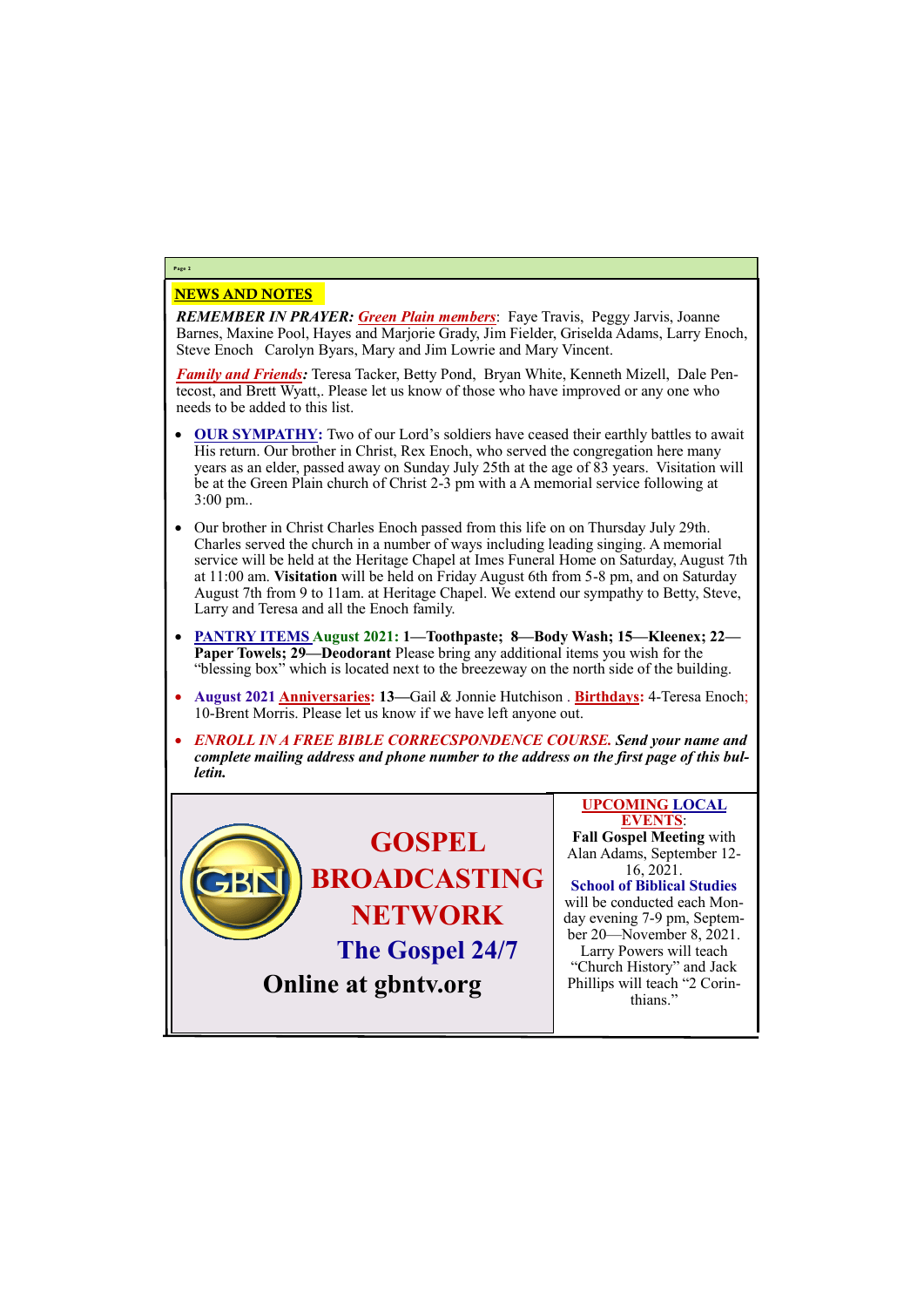**Page 3**

# **THE ONE NEW TESTAMENT CHURCH** *By Mike Riley*

In 1 Corinthians 1:10 the apostle Paul makes the following plea: *"Now I beseech you, brethren, by the name of our Lord Jesus Christ, that ye all speak the same thing, and that there be no divisions among you; but that ye be perfectly joined together in the same mind and in the same judgment."*

Was the New Testament church divided? Was it made up of several denominations? If so, of which denomination or sect were the apostles and early Christians? If it was not divided, is denominationalism in harmony with the Bible?

## **The "Oneness" Of The NT Church**

The New Testament church was one body (Ephesians 4:4; Colossians 1:18-24). It was not divided into different religious "bodies", each having their own special name, special organization and special beliefs. The New Testament church was one undivided body of Christians. They were all members of the same church. They all believed the same thing (Philippians 3:16). Division among Christians is condemned (1 Corinthians 1:10).

**3)** You must live as the Bible teaches, being faithful in service and worshipping as the Bible directs (John 4:23-24; Revelation  $2:10$ ).

## **Becoming A Member Of The NT Church**

In order to become a member of the church described in the New Testament, you must do the following:

**1)** You must accept the Bible as your only guidebook and you must abandon every

religious teaching and practice that the Bible does not teach.

**2)** You must believe and obey the one gospel it teaches (Gal. 1:8-9; 1 Corinthians 15:1-3; Mark 16:16; Luke 24:47; Acts 2:38; Acts 17:30; Romans 10:9-10, 17). In so doing you will become "just a Christian" without any denominational name to identify you as anything different from New Testament Christians (Acts 11:26).

ing God in one's life requires the exercise of love" (1 John 4:8). God loves every person self-control, refraining from the pleasures of *(Continued on page 4)*

## **Conclusion**

When you do these things, you will be nothing more than a Christian. You will not be a member of a "division" any more than were the apostles members of different churches.

Our plea is to see upon the earth an identical reproduction of the Lord's church that is described in the New Testament. We believe many share in the hope that it can be accomplished and that the day will come when there will be "no divisions among us" (1 Corinthians 1:10). Only then can we be together in the one kingdom described in the New Testament (Matthew 16:18-19).

-[The One New Testament Church -](https://gewatkins.net/the-one-new-testament-church/) GEWatkins.net

# DO YOU NEED GOD IN YOUR LIFE? *By jonnie Hutchison*

Do you need God in your life? A great many people are answering no to that question. As a matter of fact, many would tell you that having God in their lives would be too restrictive and an unnecessary burden. Havsin and putting God's will above one's own will. However, choosing not to have God in one's life has consequences. If you choose to live your life without God you will live your life without the benefits of His love. "God is